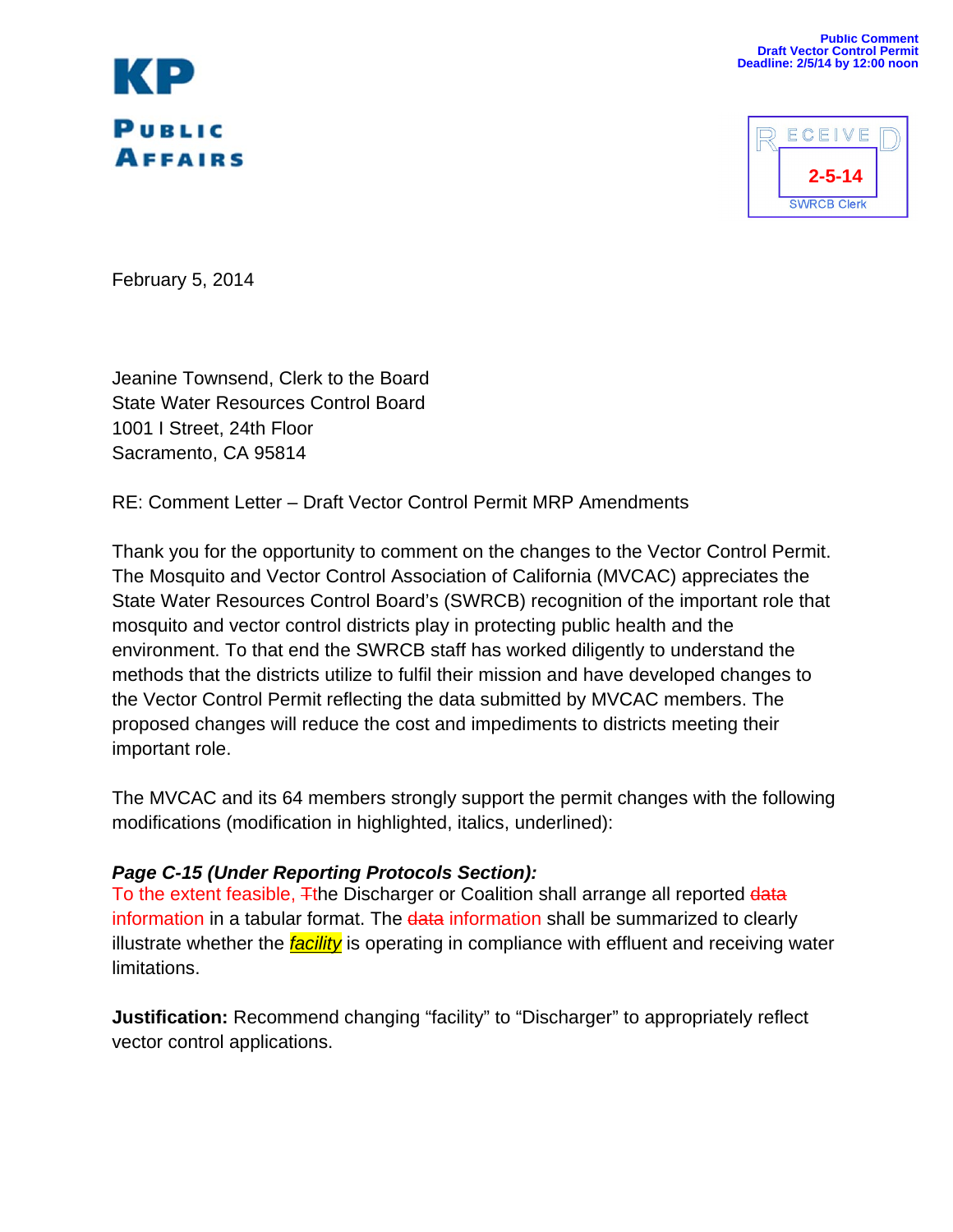# *Page 1*

4. On March 1, 2011, the State Water Board adopted Order 2011-0002-DWQ (later amended by Order 2012-0003-DWQ on April 3, 2012), Statewide NPDES Permit for Biological and Residual Pesticide Discharges to waters of the United States from Vector Control Applications (hereafter Vector Control Permit). The Vector Control Permit covers the point source discharge of biological and residual pesticides resulting from direct and indirect spray applications for vector control. The Vector Control Permit covers only pesticides that are approved by U.S. EPA and registered by the California Department of Pesticide Regulation (CDPR) for applications in accordance with specific application rates *or are covered by either a Research Authorization or Conditional Registration by CDPR.*

# **Page C-9**

IV. Reporting Requirements

A. General Monitoring and Reporting Requirements

6. Additional monitoring and reporting requirements may be added to the MRP by the Deputy Director), *including separate requirements for products subject to a Conditional Registration or a Research Authorization.*

# *Permit changes to make consistent with the above recommendation:*

# **II. PERMIT COVERAGE AND APPLICATION REQUIREMENTS**

### **A. General Permit Coverage**

This General Permit covers the point source discharge of biological and residual pesticides resulting from direct and spray applications for vector control using: 1) larvicides containing monomolecular films, methoprene, *Bacillus thuringiensis*  subspecies *isralensis* (or *Bti*), *Bacillus sphaericus* (or *B. Sphaericus*), temephos, petroleum distillates, or spinosad; and 2) adulticides containing malathion, naled, pyrethrin, permethrin, resmethrin, sumithrin, prallethrin, piperonyl butoxide (PBO), etofenprox, or N-octyl bicycloheptene dicarboximide (or MGK-264). Users of products containing these active ingredients are required to obtain coverage under this General Permit prior to application to waters of the US. This General Permit only covers the discharge of larvicides and adulticides that are *currently* registered*, Conditionally Registered or have been issued a Research Authorization by the California Department of Pesticide Regulation or*. *Attachments E and F6 list the currently registered products containing these active ingredients.The State Water Board Deputy Director of the Division of Water Quality (Deputy Director) shall update the list of the products that meet these requirements within 15 days of receipt of the list from CDPR. The list may be included as an attachment to the permit or posted to the Board's website.* 

IX.B.2. The State Water Board Deputy Director of the Division of Water Quality (Deputy Director) may add monitoring and reporting requirements to the Monitoring and Reporting Program (MRP)*, including separate requirements for products subject to a Conditional Registration or a Research Authorization.*